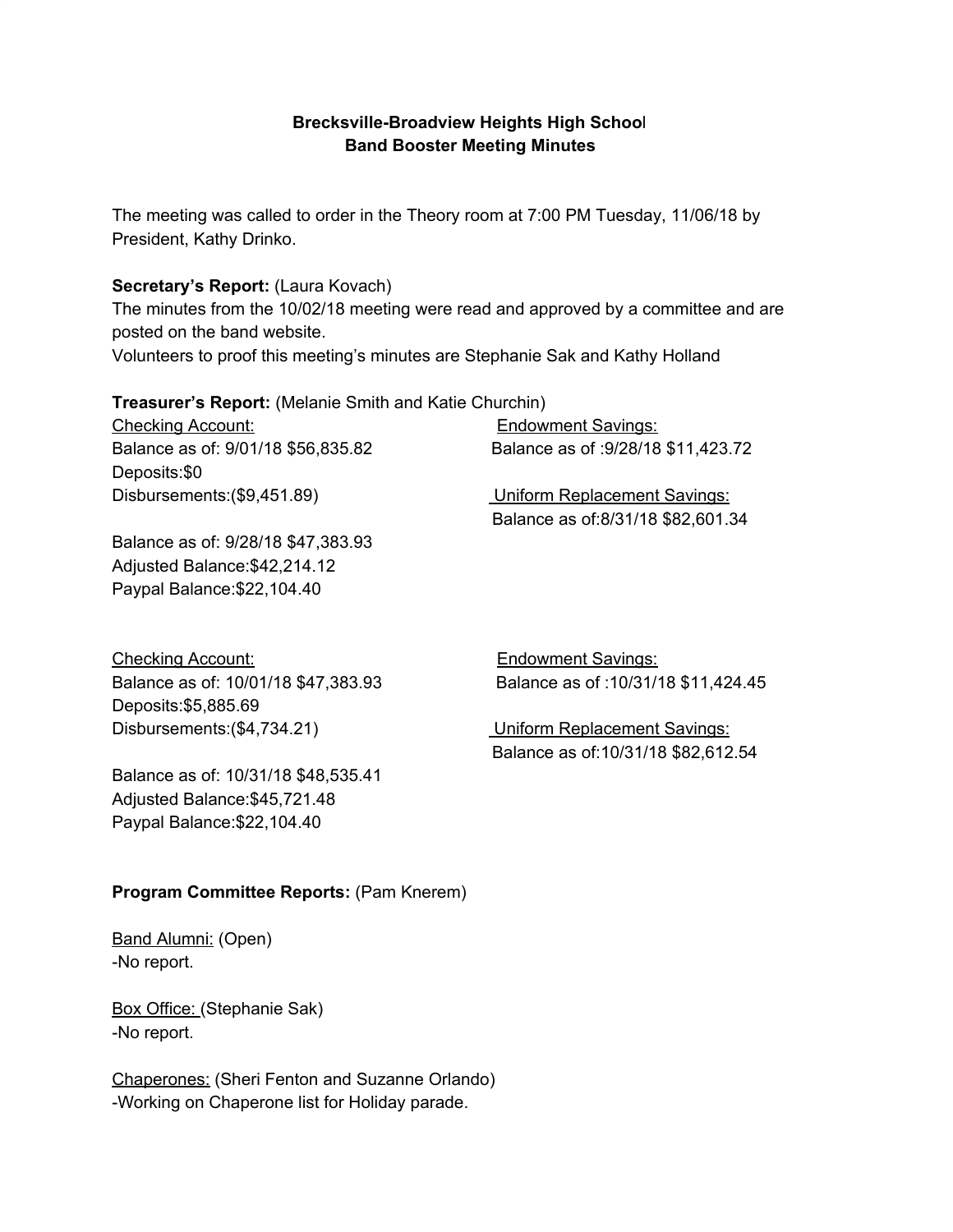Drumline: (Pam Knerem)

-Indoor drumline is questionable this year.

-There is a conflict between the wording of the contract and how the supplemental fee is paid.

-Jonathan is unable to meet on 11/7/18 due to a scheduling conflict.

-Mr. Rex and Pam will keep everyone updated with any forthcoming information.

Hospitality/Game Snacks: (Lisa Weber)

-Lisa still has leftover snacks that will be used for the eighth grade concert reception in the Spring and also for volunteers who help at citrus distribution.

Flagline: (Melissa Brubaker and Elena Kucharski)

-Flame flags will be retired this year.

-There are ten spots open for next year's flagline.

-There was a party for the senior members of flagline after the last home game.

- Grace Kubera asked Melinda to express her gratitude to all who help with Flagline.

-Melinda and Elena are looking for new flagline chairs for next year.

-The winner of the 50/50 raffle received \$220.00.

PSO: (Michele Mihalich)

-Drainage problems at the B.O.E. and tennis courts are being addressed.

-Tuition free all day kindergarten is being discussed which will replace all half day kindergarten classes.

-Sip and Support will be held Thursday, February, 14th.

-Fall play and robotics tournament will be held this weekend (10/9-11/18)

-See the PSO website for more information on events coming up.

Publicity: (Melissa Burdick) No report.

Senior Night: (Pj Malnar) No report.

Swarm Board and Decorations: (Lisa Trout) No report.

Uniforms: (Lori Reagan, Rima Julien, Sheyenne Uhlir and Linda Gauntner)

-The hemming of all concert uniforms is complete.

-All new concert uniforms have been ordered and delivered.

-\$1,277.00 was spent on tuxedo parts. This amount was under budget.

-Inventory and cleaning of Marching Band uniforms will be done after the Holiday parade.

-Zipper repairs on raincoats will be completed by the dry cleaner.

-Lori has 15-20 old band t-shirts that will be given away at eighth grade night at the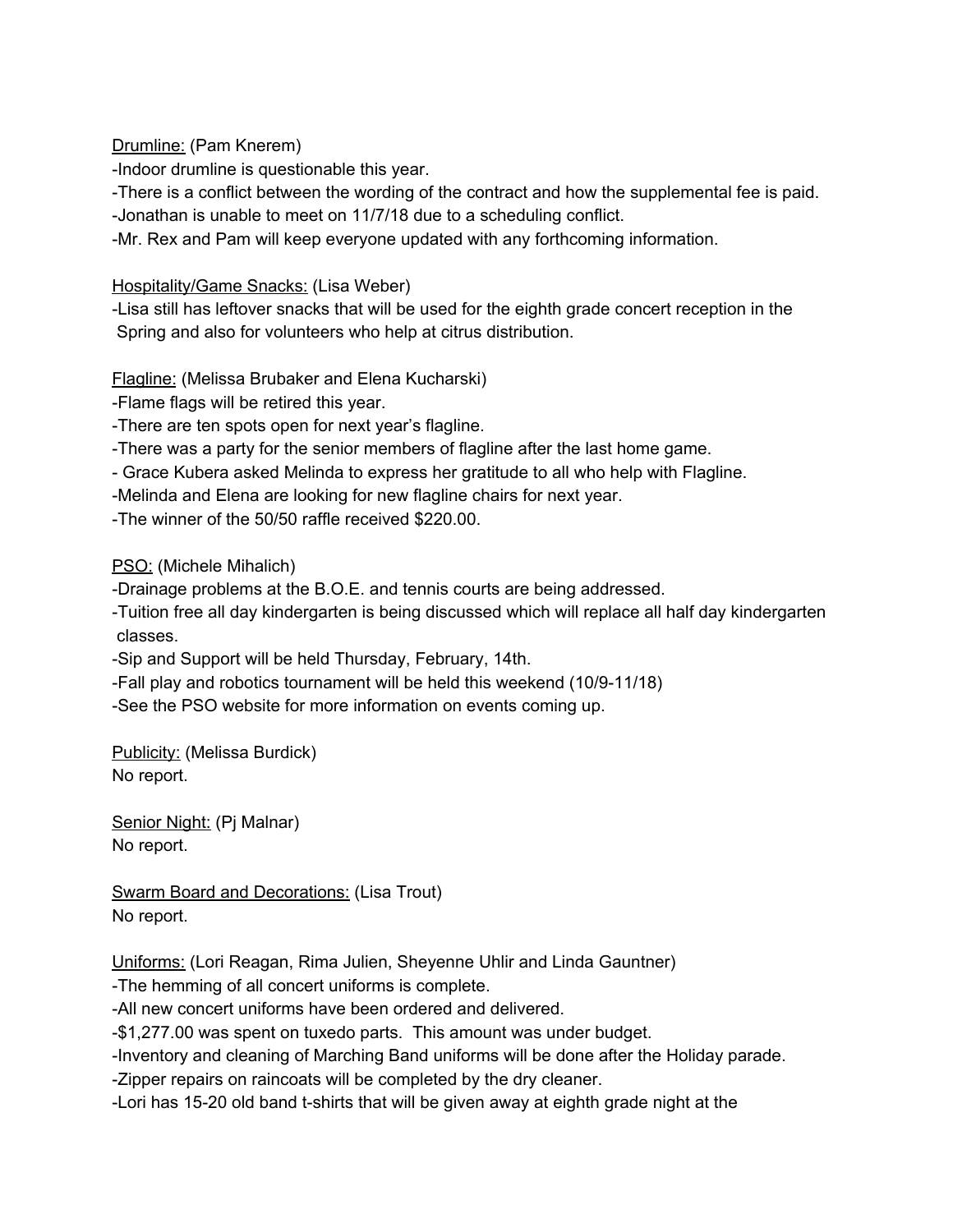High School and/or at a Middle School concert.

-Raincoats will need to be replaced in about five years at an estimated cost of about \$100.00 per coat.

Summer Uniforms: (Kathy Holland and Lisa Karakostas) -No Report.

Yard Signs: (Alicia Ravagnani) -Alicia still has a few signs that are not personalized available for sale. -She sold a couple of signs at the Sounds of the Stadium concert.

### **Ways and Means Committee Reports:** (Amy Zajac)

Athletic Programs: (Melissa Burdick) -No report. -Deadline for Shout-Out ads is November 12th.

Athletic Program Sales: (Michelle McGrath) -250 programs were printed, 224 have been sold. -Michelle will try to sell more at the Fall Sports Banquet.

#### Athletic Program Layout: (Kim Traum)

-Kim is waiting for all Shout-out ad orders to come in and will then begin to design the Winter Athletic Program layout.

Citrus Sales: ( Allison Winokur and Barb Wisniewski) - Fruit will be delivered and ready for pick up on Saturday, December 8th. -⅓ of the band sold fruit this year. -Online sales totalled \$9,000.00 and paper sales were over \$2,000.00.

Disney Raffle: (Grace Nichols) -No Report.

Endowment/Patrons: (Kim Traum) -Kim received \$80.00 for Patrons.

Spirit Wear: (Alicia Ravagnani)

-All Spirit Wear orders have come in.

-Alicia sold \$662.00 of surplus Spirit Wear items at the S.O.S. concert.

-There are still 140 backpacks and 50 umbrellas left.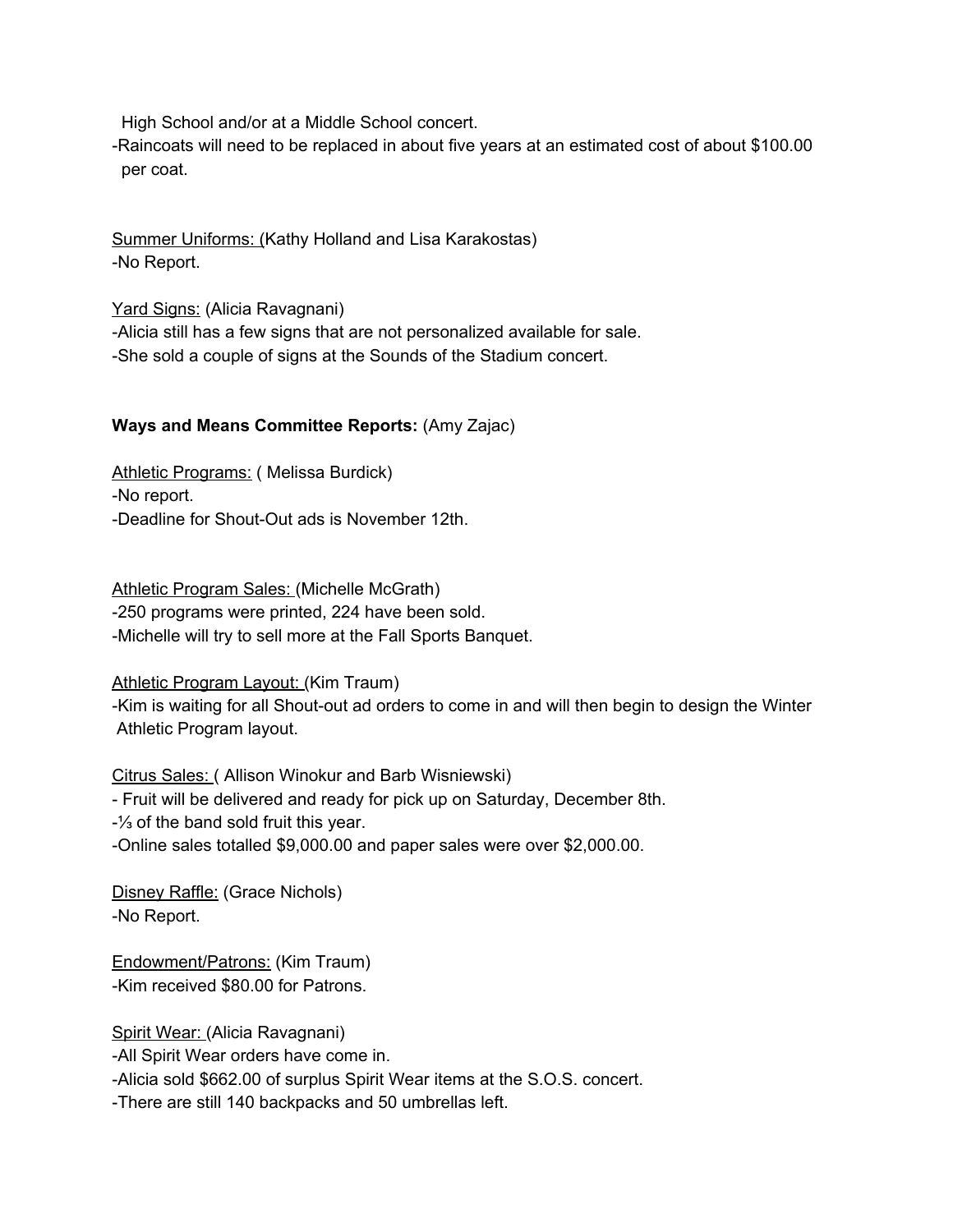-She will continue to look at other options/suppliers for next year.

Pancake Breakfast/Music in Our Schools Event: (Suzanne Orlando) -Pancake breakfast will be held on Saturday, March 16th, 2019. -A new chairperson will be needed for the 2019-2020 school year.

Indians Tickets: (Stephanie Sak) -No Report.

## **Band Director's Report:** (Mr. Rex and Mrs. Astey)

-Mr. Rex expressed his gratitude to all who helped to make this transitional Marching Band season a great one!

-He dispelled the rumor that he will not allow band members to participate in sports. All band members are welcome to participate both in band and sports. He has no idea how this rumor was started.

-Concert band season is underway.

-Outside musicians were used to hear chair placement auditions this year.

-A brass quartet from the Marine Band played a concert for Concert Wind and Wind Ensemble students.

-Assistant director of the Marine Band, Ryan Nowlin held a clinic for members of Wind Ensemble the same day.

-A Trombone Quartet form O.U. will provide a Masterclass for the benefit of the entire band in the Spring. They requested either \$200.00 for transportation or for food to be provided to them on the day of the clinic. It was decided that Hospitality will order in food and the Band Boosters will provide the Quartet with a gas card to offset their expenses.

-The O.U. Jazz Band would also like to provide a Masterclass for jazz band members at a cost of \$200.00. Since this would not benefit the entire band, our jazz band members would need to raise these funds.

-Clinics for Concert Winds and Wind Ensemble with professional musicians will be held on Saturday,February 23rd. to prepare for Large Group Adjudication to be held on March 8- 9, 2019.

-Because the clinician fee was used up for tuba lessons and other clinicians this past summer, a \$1000.00 reallocation from the budget is needed to pay for these professional musicians. Stephanie Sak made the motion to reallocate the necessary funds from the budget. Amy Zajac seconded the motion and it was passed in favor by the Boosters present at the meeting. \$200.00 will come from the Sounds of the Stadium budget, \$300.00 will come from the Directors budget and \$500.00 will come from the instrument repair/replacement budget.

-Mr . Rex asked if there would be an interest in purchasing BBH Band Christmas ornaments this year. The ornaments cost @ \$5.00ea. and could be sold for \$10.00. This proposal was met with much enthusiasm by the Boosters.

-Sheyenne Uhlir and Linda Gauntner will be in charge of organizing the sale of ornaments.

-A pre-order form may be sent out to get a feel for how many ornaments will need to be ordered.

-The goal is to have them ready to be picked up on the night of the Holiday concert.